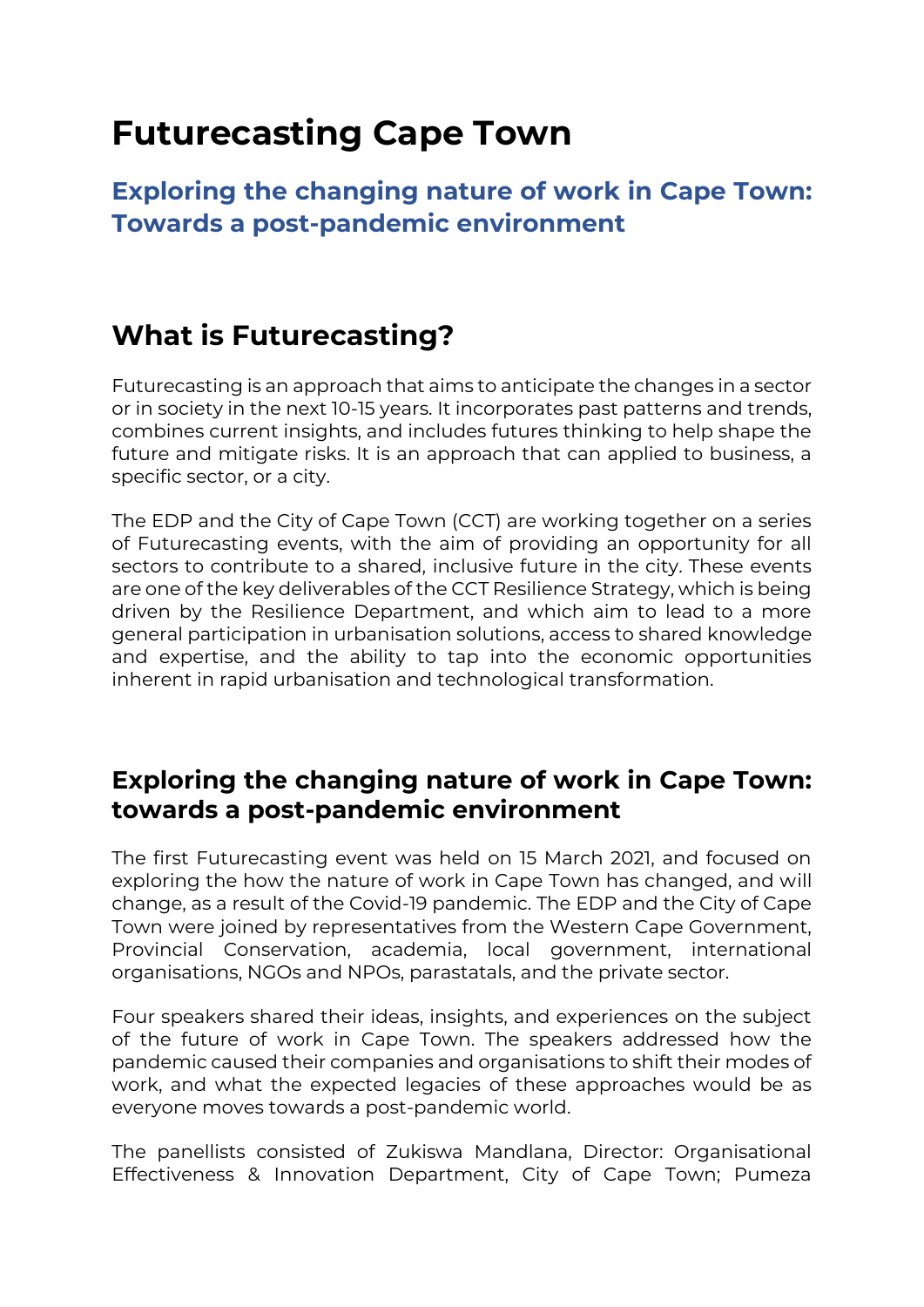Mphuthi, General Manager: Enterprise Applications, Distell; Ann Lamont, Founder: DiiVe/SOLVE@, Waterfront; and Shelagh Goodwin, General manager: Manager Human Resources, Media24. The panel was moderated by Andrew Boraine, the CEO of the EDP.



Zukiswa Mandlana Director: Organisational Effectiveness & Innovation Department, City of Cape Town



Ann Lamont Founder: DiiVe/SOLVE@ Waterfront



Pumeza Mphuthi General Manager: Enterprise Applications, Distell



Shelagh Goodwin General manager: Manager Human Resources, Media24

## **Why explore the changing nature of work?**

The idea of working from home has long been mulled in the public and private sectors, ever since the 1970's oil crisis. There has been some experimentation over the years, but the idea could not gain enough traction for full-scale implementation. Approaches to remote working were curtailed by incompatible and conflicting views on critical issues such as trust, productivity, connection, problem solving and innovation.

A few large businesses in Cape Town implemented working from home and hot-desking programmes before the pandemic. These were aimed at understanding how to reshape office culture as well as improve work-life balance, but also at addressing traffic congestion. Some sectors of the economy called for staggered work hours to mitigate the impacts of load shedding and rail infrastructure destruction. Overall, there was enough motivation to change the nature of work; however, finding an approach or mechanism to implement any proposed academic solution was out of reach. The idea of city-wide adoption of a work-from-home approach was unthinkable a year ago.

The pandemic has forced significant changes in the way society functions. The academic debates of how to effect social and behavioural change in work and commuting became moot. The implementation of working from home solutions became a global experiment in swift response, agility, adaptation, and innovation.

At the start of the pandemic many feared that productivity would slow down and negatively impact business even further. However, globally, this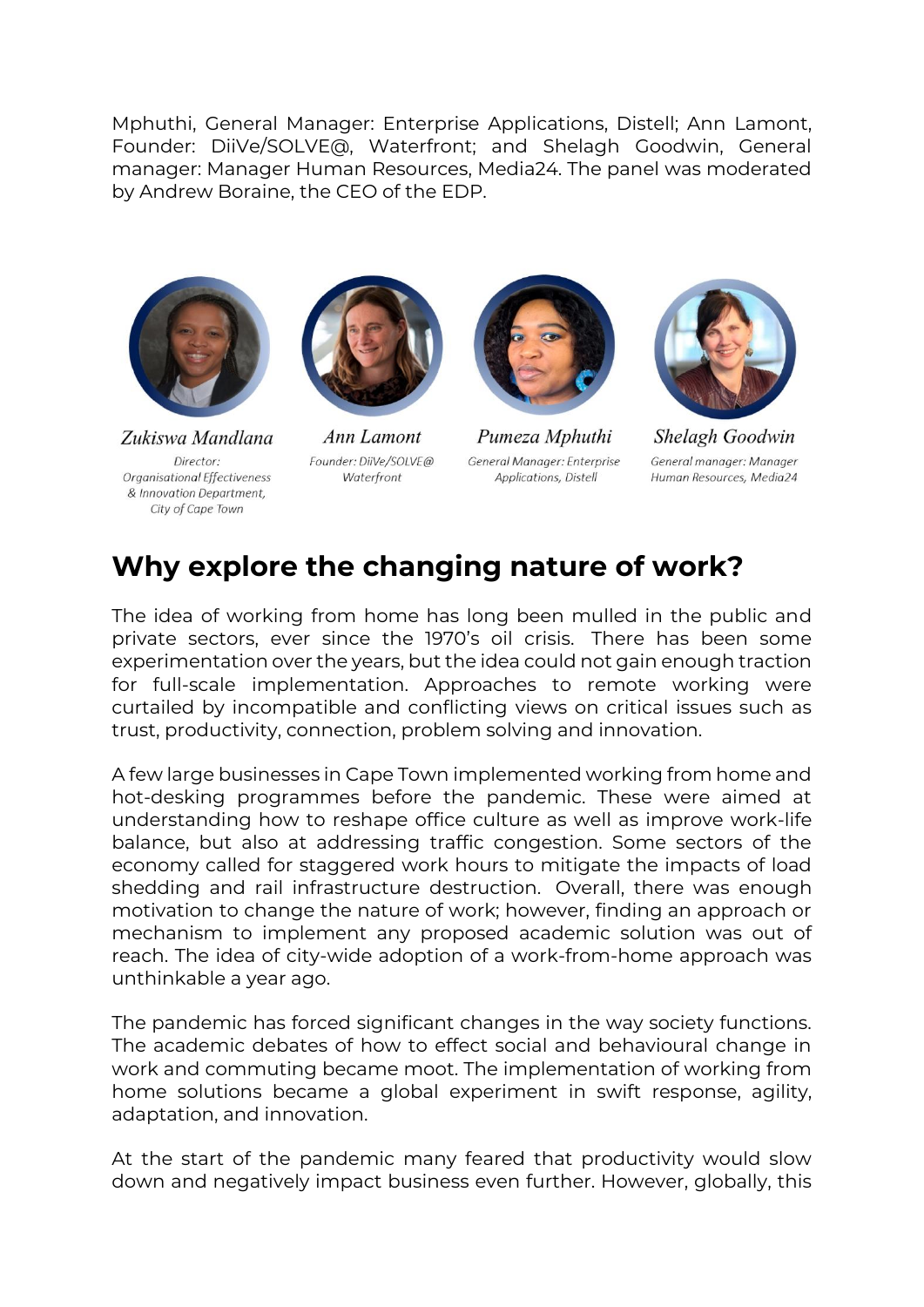fear has proven to be unfounded. Companies are seeing the value of allowing employees to work from home, with some big tech companies implementing it permanently. The technical and mechanical aspects were successful, and the issues of trust, productivity, connectivity, problemsolving and innovation were not major hurdles. All companies adopted some measure of digital transformation to ensure they survived the initial lockdown. Research showed that productivity increased and new approaches to innovation and problem-solving flourished.

The working from home approach still requires physical interaction, however, and has led to an increased interest in the use of communal office space. Having access to an office is important for physical engagement as well the physiological connection to a group. For many people, this physical engagement is an important aspect of creativity, problem-solving, and innovation.

Not all sectors can adopt a work-from-home approach. This approach favours the knowledge-based sectors and sub-sectors. In addition, there are concerns about the impact of having a distributed workforce, data security, displacement of operating costs, mentoring, performance evaluation, and a general sense of team cohesion.

The pandemic has highlighted and accelerated the need to think about working from home and, by implication, how we address challenges such as congestion, land-use planning and access to education. The pandemic has given employers and employees a unique opportunity to enter into a dialogue, not only on the way we work, but on the values we seek to frame for our new approaches - mutual accountability, output quality, reliability, transparency, adaptability, commitment to on-going learning, personal connectivity, and work-life balance.

The overall consensus is that working from home will form a permanent part of the way we work in future. We need to proactively design and develop new business and operational models that could help frame a sustainable and balanced approach to the way we work. The shift to a workfrom-home model has had a profound impact on businesses in the Cape Town CBD, property rentals and investment in property development.

In Cape Town, the pandemic has therefore raised many questions on the nature of work, how aligned the private and public sectors are, the City's ability to be resilient to shocks and stressors, its focus for areas of economic and physical growth, and the pathway to greater sustainability and socioeconomic equity.

#### **Futurecasting workshop insights**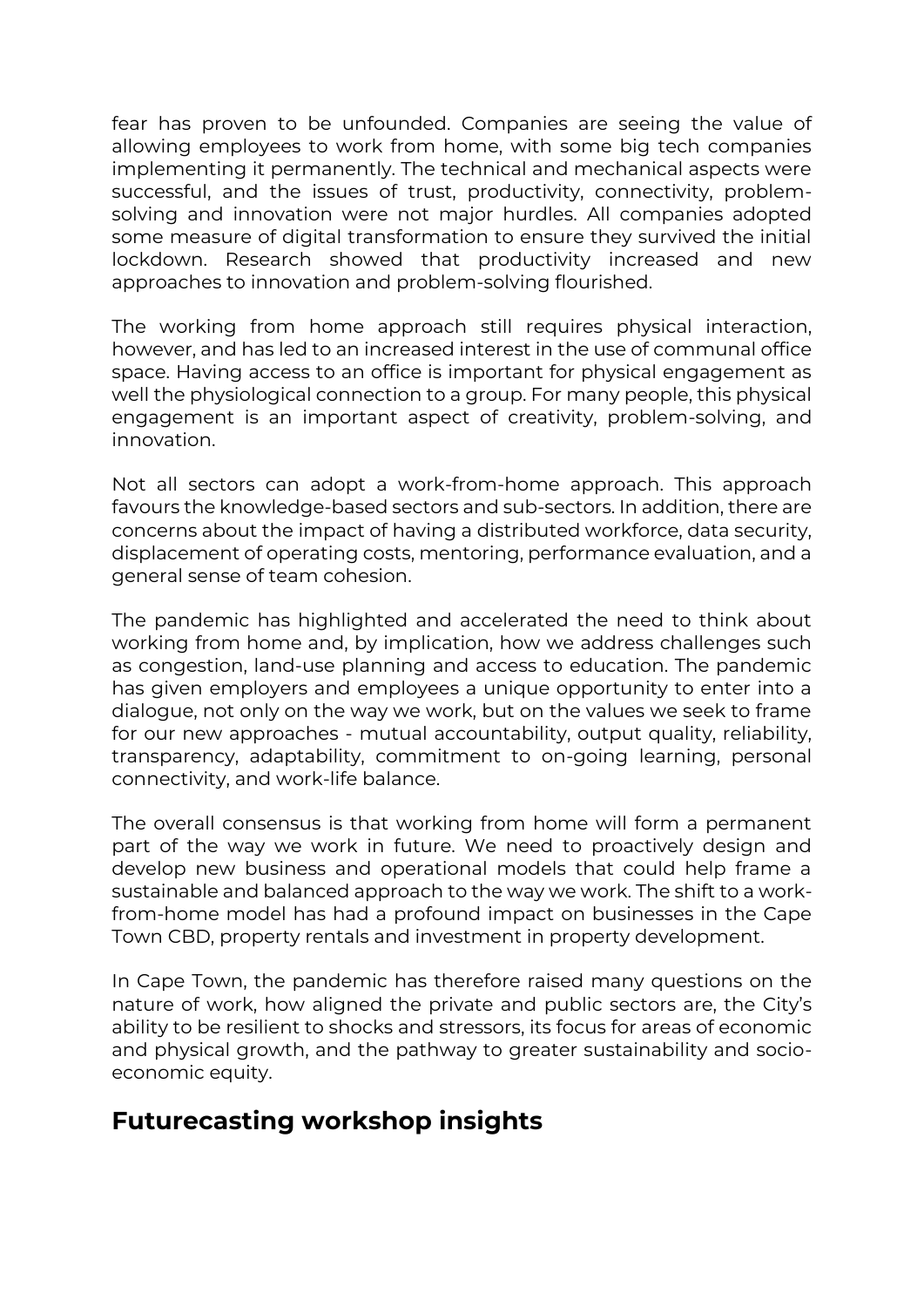*Acceleration of the change journey*: Many companies were on change journeys before the pandemic and were looking for new ways to work. The pandemic accelerated and disrupted the change processes. This raises the question of how we respond to disruption when we have rigid processes that do not easily allow for change.

*The need for a structured approach to enable flexibility:* Flexibility and adaptiveness also need structure to allow effective responses to challenges.

*The need for awareness that the work-from-home model is not possible for all due to inequality and job roles:* Systemic inequality is very evident, as many people cannot work from home due to issues such as a lack of home space, internet connectivity issues, loadshedding, connection to the power grid and social support. Further, people may not feel safe carrying valuable technology to and from offices, and some jobs (in service industries, for example) simply do not allow people to work from.

*Working from home impacts on stress and mental health:* The social impact of working from home becomes more pronounced when the lines between work and personal life becomes blurred. Domestic demands become woven into professional demands, adding additional stress during the workday. We need to acknowledge one of the outcomes of the Covid-19 pandemic is also the mental health pandemic that will become more visible in the years to come.

*Increased visibility of the demands made on women in both the domestic and professional workspaces:* The pandemic has created the space for gender role reversal, with men experiencing the demands of the total domestic workload, many for the first time.

*The need for adaptive leadership:* The importance of visible leadership and shared values during a time of crises cannot be more underscored.

*The complexity of work relationships and learning:* We have learnt that online engagements cannot replace meaningful contact in the workplace. Online engagements can be efficient, but are clinical. People may want to return to work simply to reconnect with colleagues.

*The need for an inclusive approach to the design of online tools*: Online tools are not optimal for people with disabilities. As an example, not all video conferencing tools allow for closed capturing to support people with hearing difficulties. Employers have a duty to ensure an inclusive approach in a distributed work environment.

*The need to consider the costs of operating from home:* Loadshedding complicates the approach of working from home. This raised the issue of where the responsibility lies for the cost of work-related infrastructure in the